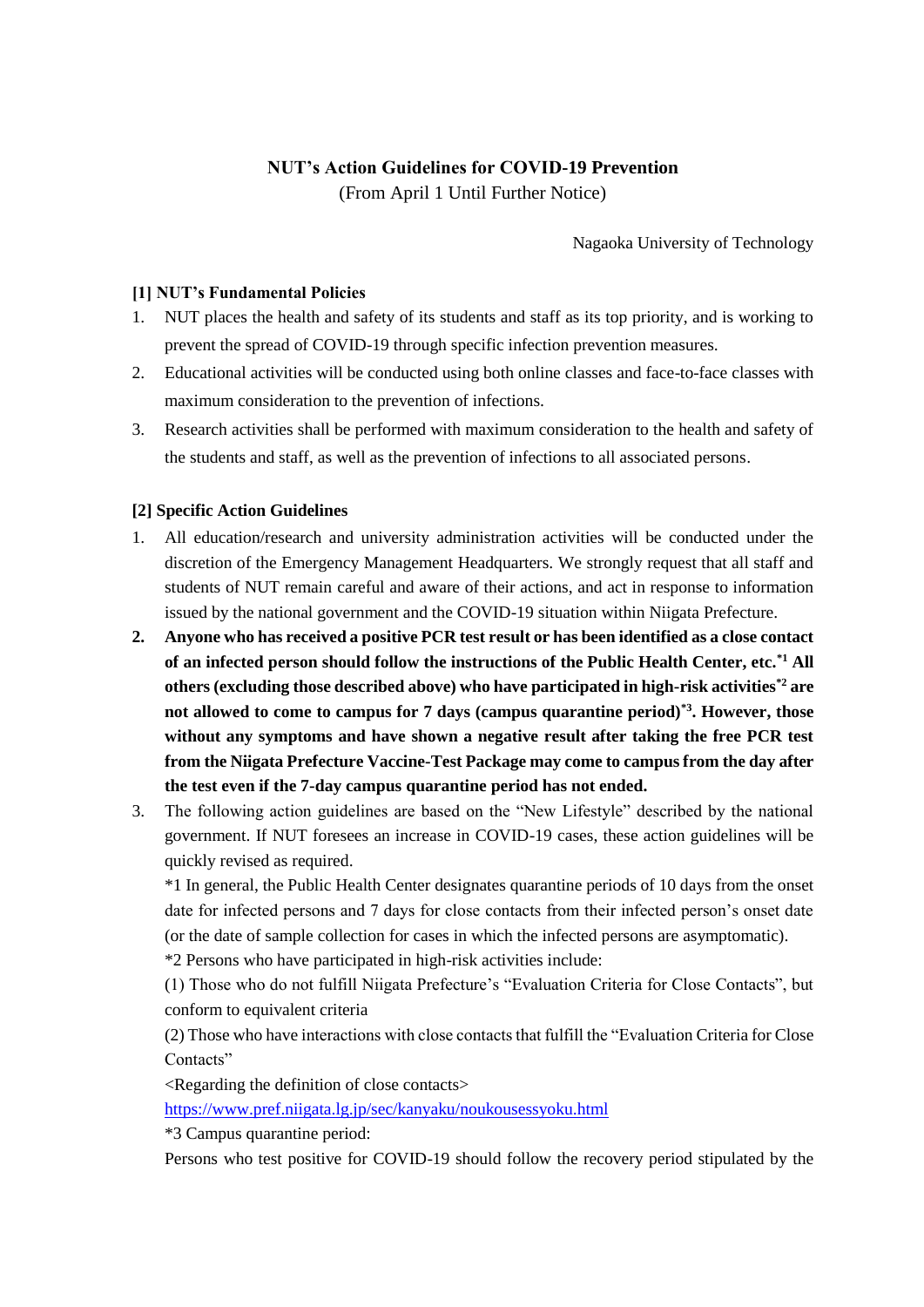Public Health Center. Persons identified as close contacts of an infected person should follow the self-quarantine period at home stipulated by the Prefectural Government as described above in Item  $(2)$ .

Please download the "Health Check and Activity Record Sheet" (described below) from the following links. Be sure to check and record your temperature/health condition and activities (places visited, close contacts, etc.) every day (If you become infected or are a close contact of an infected person, you will be asked to submit these records):

[PDF Version \(PDF: 610KB\) /](https://www.nagaokaut.ac.jp/e/topics/202104/210409.files/check_sheat2.pdf) [Excel Version \(Excel: 16KB\)](https://www.nagaokaut.ac.jp/e/topics/202104/210409.files/check_sheat2.xlsx)

#### **Students**

- 1. The following students should avoid unnecessarily coming to campus after April 1: all new students who have arrived from outside the prefecture and current students who have spent long periods of time outside the prefecture and have returned to Nagaoka for less than 2 weeks. These students should carefully monitor and manage their health condition until April 17. For classes in Term 1, remote (online) classes will begin from April 11 (Monday). However, face-to-face classes are scheduled to start from April 18 onward. Therefore, students should move in or return to their Nagaoka residences by April 4, and strictly follow infection prevention measures to avoid becoming infected or spreading infections to others. Students should follow the infection prevention measures described below:
	- Avoid the "Three Cs" with increased infection risks within and outside campus. (The "Three Cs" refer to Closed spaces, Crowded places, and Close-contact settings).
	- Always wear a mask within campus and when going outside to prevent spreading infections to others.
	- Using the "Health Check and Activity Record Sheet", be sure to check and record your temperature/health condition and activities (visited locations and contacts) every day (If you become infected or are a close contact of an infected person, you will be asked to submit these records).
	- Until April 17, there are no restrictions on entering and using the student cafeterias and all-purpose store in the Commissary Bldg. However, students should minimize their time spent in these facilities to prevent infections.
- 2. Classes in Term 1 will start from April 11 (Monday). However, with consideration to students' selfquarantine periods after arriving in Nagaoka from other prefectures, classes from April 11 (Monday) to April 15 (Friday) will be conducted online. From April 18 (Monday), face-to-face classes will be conducted with social distancing. Wearing masks and temperature checks are required for face-toface classes. Students should refrain from attending classes if they have a fever of 37.5°C or higher, or if they have been sick or participated in high-risk activities in the past week.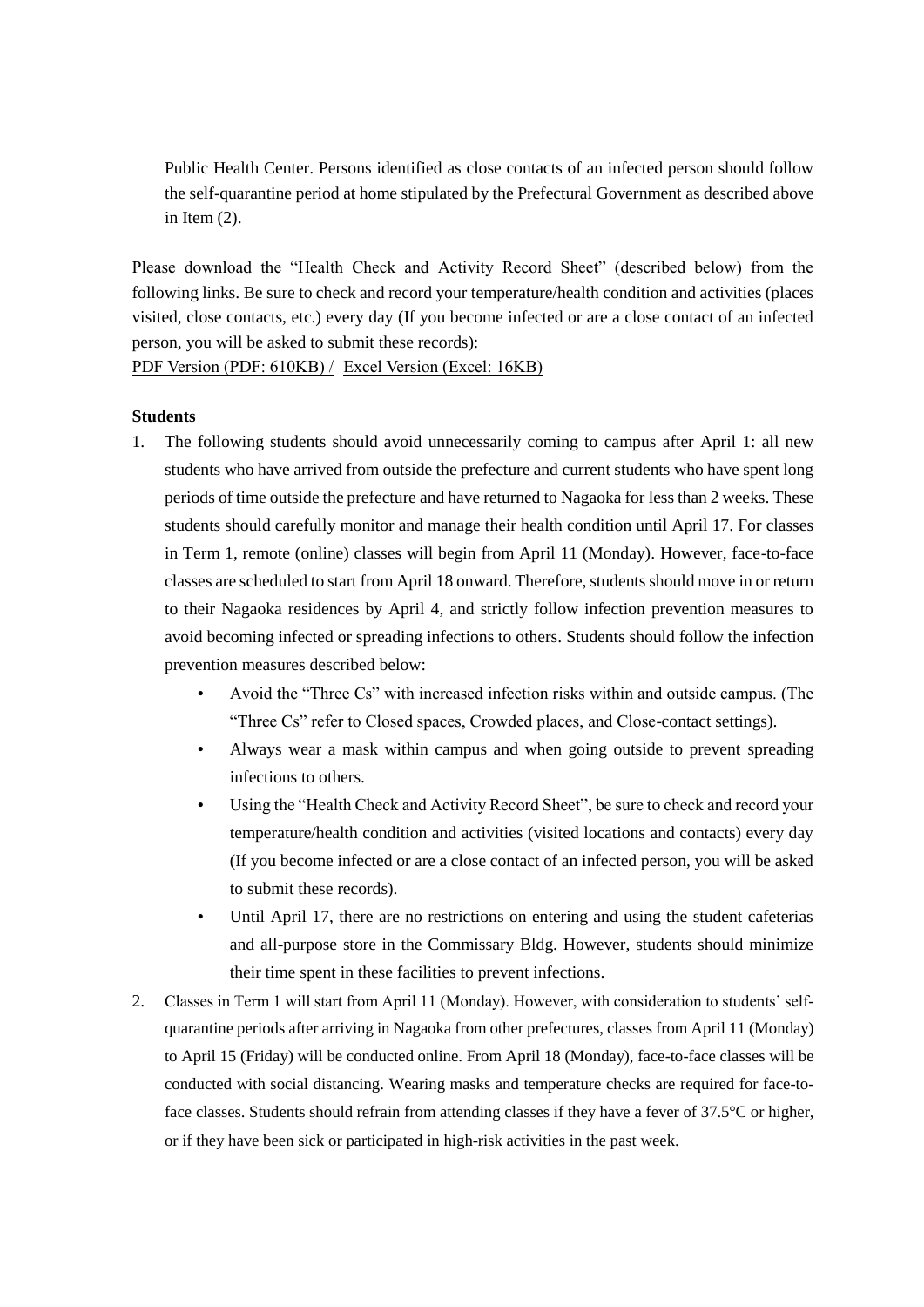- 3. To reduce the risk of COVID-19 infections, students should wear masks with high droplet prevention effectiveness (e.g., non-woven fabric masks). Note that urethane masks and cloth masks are less effective in preventing infections.
- 4. Students should follow the infection prevention measures described below:
	- Avoid the "Three Cs" with increased infection risks within and outside campus, and avoid going to places with these characteristics.
	- People who have received the COVID-19 vaccines may still become infected or spread the infection to others. Therefore, please be more careful and aware in following all infection prevention measures than ever before.
	- Always wear a mask within campus and when going outside to prevent spreading infections to others. Do not remove the mask even if you have been vaccinated. In addition, the "Three Cs" can easily occur within laboratories and increase the risk of infection. Therefore, always wear a mask inside your laboratories. During meals, do not speak to others while eating.
	- Using the "Health Check and Activity Record Sheet", be sure to check and record your temperature/health condition and activities (visited locations and contacts) every day (If you become infected or are a close contact of an infected person, you will be asked to submit these records).
- 5. Masks and temperature checks are required for laboratory activities, and rooms must be wellventilated while using air-conditioning to adjust the temperatures to provide an optimal environment for conducting research activities. When using equipment for experiments, users must wash their hands, use hand sanitizers at the start/during breaks/end of the experiments, and disinfect all equipment that they have touched in order to prevent contact infections.

If anyone in a laboratory has a positive PCR test result and others become close contacts of that infected person through laboratory activities, all laboratory members will not be allowed to come to campus for 7 days, and should follow stay-at-home measures.

In the aforementioned case, students with a positive PCR test result and their close contacts should follow the instructions of the Public Health Center, etc. However, all other students within the affected laboratory that do not have any symptoms and have shown a negative result from the free PCR test from the Niigata Prefecture Vaccine-Test Package\*4 may come to campus from the day after the test even if the 7-day campus quarantine period has not ended. However, if any of the students feel sick, they should contact the Public Health Center or seek medical care at a hospital/clinic and follow the doctor's instructions. Even if the doctor finds no reason to suspect COVID-19 infection and the Public Health Center does not order any home care/quarantine, the students will not be allowed to come to campus until 3 days after recovering or until the 7-day campus quarantine period has ended, whichever is later.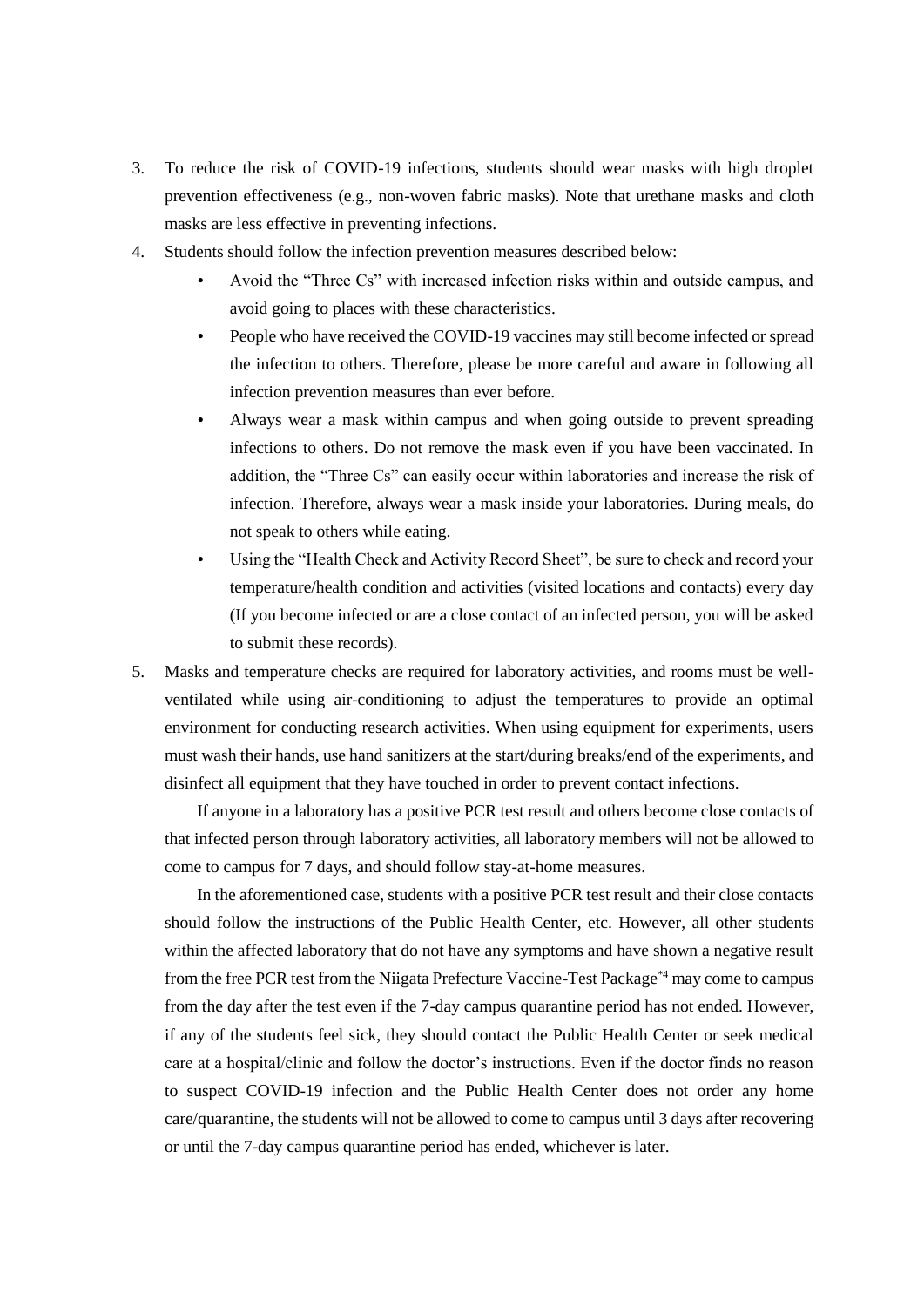\*4 PCR Testing Locations for the Niigata Prefecture Vaccine-Test Package <https://www.pref.niigata.lg.jp/sec/kanyaku/pcrpackage.html>

- 6. Overseas travel is, in principle, forbidden (If students wish to travel overseas, they should discuss with their academic supervisors, submit the "Statement of Reasons for Overseas Travel", and receive permission from the President of NUT). For travel within Japan, students should, as far as possible, refrain from all non-urgent travel to other prefectures. If students have traveled outside of the prefecture, they should carefully monitor and manage their health condition for 7 days after arriving.
- 7. For job search activities, students should follow the guidelines in Item 6 above.
- 8. With regard to going out, students should avoid the "Three Cs" and refrain from dangerous activities that may spread infections. Also, students should, as far as possible, avoid traveling or having meals/meetings that involve eating and drinking alcohol with people that they usually do not meet (especially those living in other prefectures), and strictly follow infection prevention measures and health management measures.
- 9. Club activities are forbidden from April 4 (Monday) until April 17 (Sunday), and only online activities are allowed during this period. From April 18 (Monday) onward, club activities can be conducted for sessions of 2 hours or less, and students should be especially careful to avoid the "Three Cs" and prevent the spread of infections. For the resumption of activities, each club must first submit a new activity plan (including infection prevention measures) for 2022 onward with consideration to the guidelines specified by the relevant organization for each sport/game to the Division of Student Affairs, and receive authorization before conducting their activities.

Next, (1) club-related training camps, (2) off-campus activities, and (3) any activities with other universities or other institutions within Niigata Prefecture will be allowed if the club first submits an activity plan and receives authorization. However, activities that require interactions with persons residing outside of Niigata Prefecture are not allowed until further notice. For cases in which non-participation in a competition's activities would have serious effects on future activities, please individually contact the Division of Student Affairs.

- 10. If students must work at part-time jobs, they should only do so if the working environment has adequate infection prevention measures. Students are strongly requested to avoid dangerous part-time jobs with a high risk of infections with regard to the "Three Cs".
- 11. Student should, as far as possible, avoid meetings that involve eating and drinking alcohol. If meetings are unavoidable, students should strictly follow infection prevention measures, such as using remote meetings without face-to-face interactions. Drinking at home (including the laboratory) with multiple people (e.g., friends) is not allowed.

During the quasi-state of emergency, there were several cases where NUT students had become infected or were identified as close contacts of infected persons. These cases had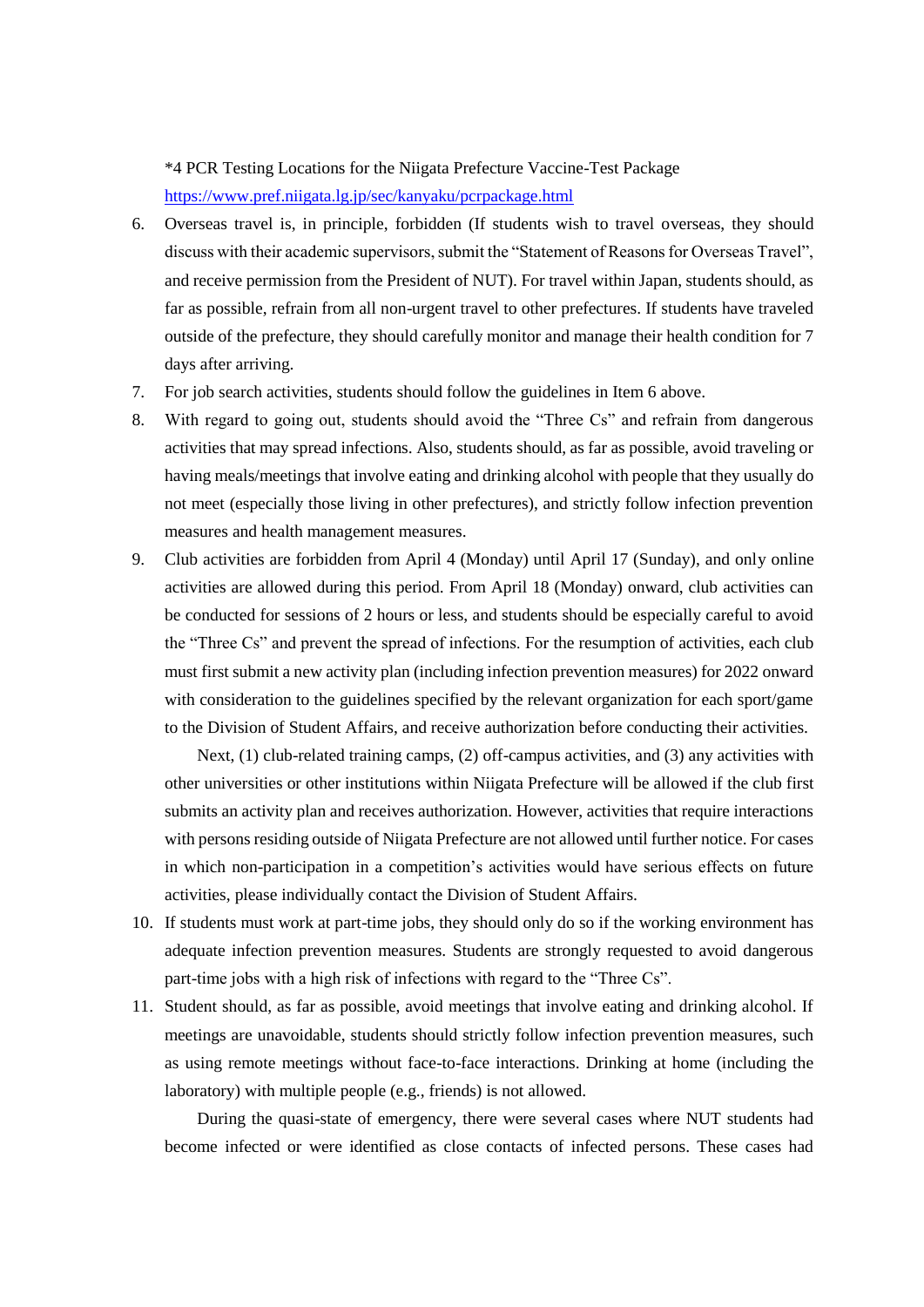occurred because the students had been dining/drinking and having conversations together without masks, or had spent long periods of time together in the same apartment. If each student had been more careful, these cases could have been avoided. We ask that all students be more careful in their activities to prevent these situations.

- 12. Students should stay at home and refrain from any activities if they are sick. If you suspect that you are infected with COVID-19, contact your usual doctor/Niigata Prefecture COVID-19 Consultation and Counseling Center (Public Health Center), seek medical care at a hospital/clinic, and inform the university. Stay at home for an additional 2 days after recovery.
- 13. In addition, students should follow the information and requests (including warnings and notices) issued by the national government and Niigata prefectural government (or the local governments in any other prefecture that you visit). (Refer to the links provided in the <References> section below for information from Niigata prefecture and Nagaoka city)

#### **Academic Staff**

- 1. To reduce the risk of COVID-19 infections, academic staff should wear masks with high droplet prevention effectiveness (e.g., non-woven fabric masks). Note that urethane masks and cloth masks are less effective in preventing infections.
- 2. Avoid the "Three Cs" with increased infection risks within and outside campus, and avoid going to places with these characteristics. Always wear a mask within campus and when going outside to prevent spreading infections, even if you have been vaccinated. Using the "Health Check and Activity Record Sheet", be sure to check and record your temperature/health condition and activities (visited locations and contacts) every day (If you become infected or are a close contact of an infected person, you will be asked to submit these records).
- 3. Classes in Term 1 will start from April 11 (Monday). However, with consideration to students' self-quarantine periods after arriving in Nagaoka from other prefectures, classes from April 11 (Monday) to April 15 (Friday) will be conducted online. From April 18 (Monday), face-to-face classes will be conducted with social distancing. Masks and temperature checks are required for face-to-face classes, and rooms must be well-ventilated. Academic staff should cancel the class if they have a fever of 37.5°C or higher, or if they have been sick or participated in high-risk activities.
- 4. Masks and temperature checks are required for laboratory activities, and rooms must be wellventilated. The equipment for experiments (especially the areas that are touched) should be disinfected appropriately. Users must wash their hands and/or use hand sanitizers at the start/during breaks/end of the experiments to prevent contact infections. Follow the measures described in Item 4 of the Students' Action Guidelines above.
- 5. Overseas travel is, in principle, forbidden (If academic staff wish to travel overseas, they should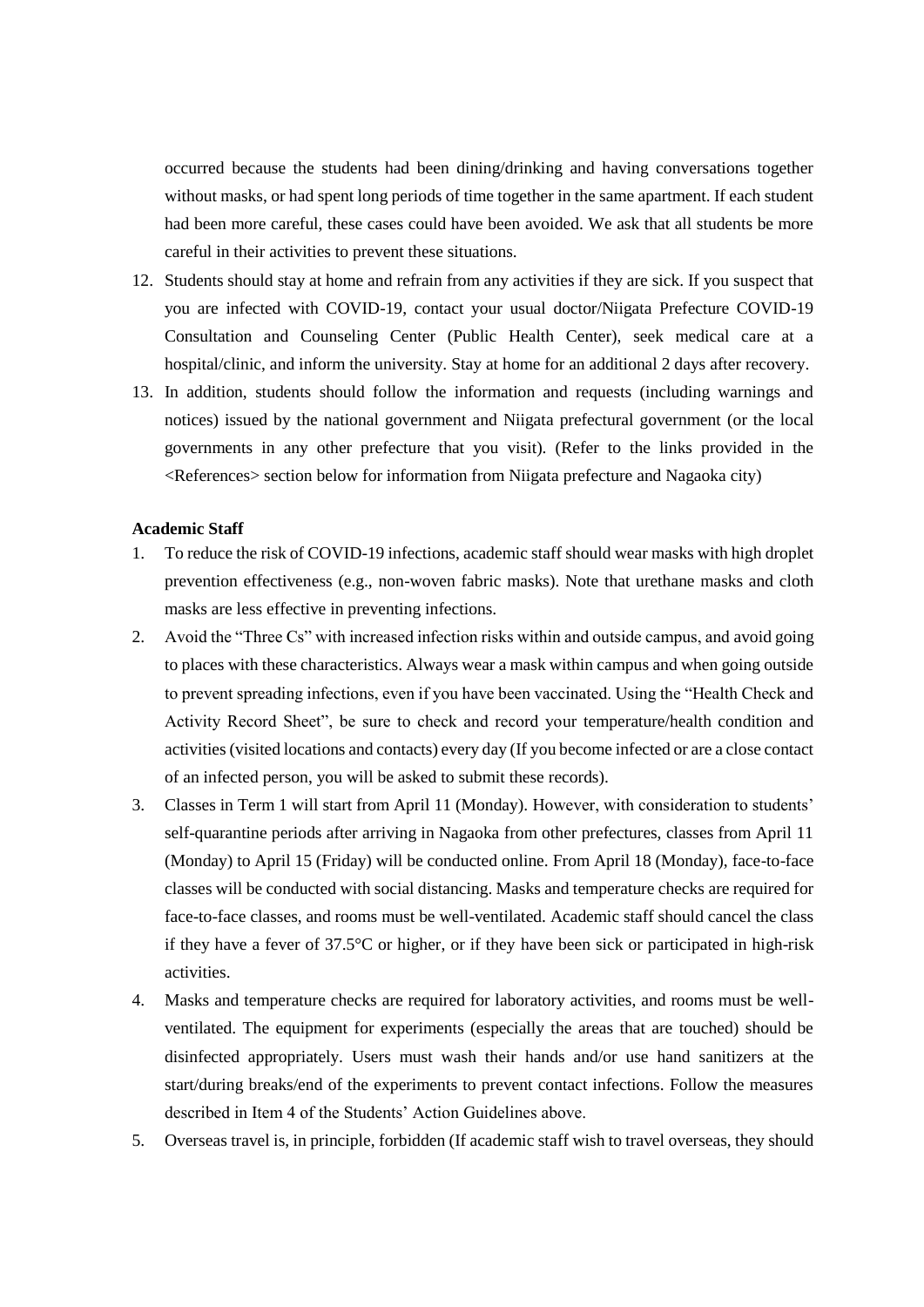submit the "Statement of Reasons for Overseas Travel", and receive permission from the President of NUT). For travel within Japan, academic staff should carefully determine the need for non-urgent travel to other prefectures for work, and should, as far as possible, refrain from such travel. Academic staff who have come from outside the prefecture should carefully monitor their health condition for 7 days after arriving.

- 6. Meetings should be, in principle, conducted through email or online videoconferencing.
- 7. Meetings with non-NUT persons should, as far as possible, be conducted using email or online videoconferencing. If face-to-face meetings with external visitors (those with appointments) are unavoidable, the names and contact information of all visitors should be recorded and saved. These records should be submitted to the administrative office of the Emergency Management Headquarters when requested. Infection prevention measures must also be strictly followed during these meetings.
- 8. Accompanying students to training camps or study/research retreats is, in principle, not allowed. If such activities are unavoidable, authorization should first be obtained from the Emergency Management Headquarters.
- 9. Academic staff should, as far as possible, avoid traveling or having meals/meetings that involve eating and drinking alcohol with people that they usually do not meet (especially those living in other prefectures), and strictly follow infection prevention measures and health management measures.
- 10. Academic staff must carefully determine the need to attend meetings that involve eating and drinking alcohol (especially information exchange meetings with disbursement for meeting expenses), and should strictly follow infection prevention measures (e.g., minimize the number of people, minimize meeting time, maintain social distance, and do not remove masks unless eating) and health management measures.
- 11. Staff should stay at home and refrain from any activities if they are sick, and inform the university. If you suspect that you are infected with COVID-19, contact your usual doctor/Niigata Prefecture COVID-19 Consultation and Counseling Center (Public Health Center) and seek medical care at a hospital/clinic. Stay at home for an additional 2 days after recovery.
- 12. In addition, academic staff should follow the information and requests (including warnings and notices) issued by the national government and Niigata prefectural government (or the local governments in any other prefecture that you visit). (Refer to the links provided in the <References> section below for information from Niigata prefecture and Nagaoka city)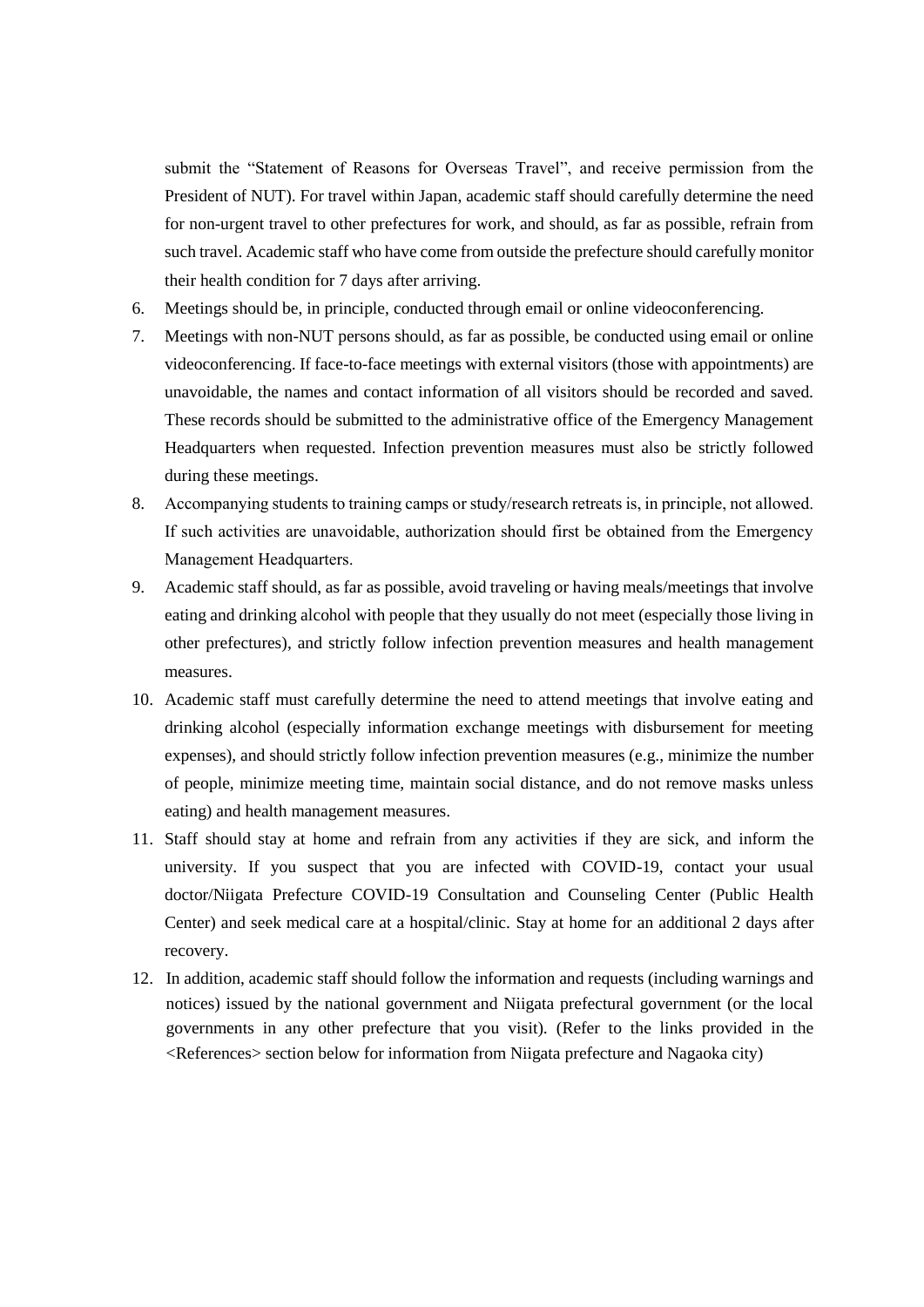#### **Administrative Staff**

- 1. To reduce the risk of COVID-19 infections, administrative staff should wear masks with high droplet prevention effectiveness (e.g., non-woven fabric masks). Note that urethane masks and cloth masks are less effective in preventing infections.
- 2. Administrative staff should take measures to avoid the "Three Cs" when working on campus. Avoid the "Three Cs" with increased infection risks within and outside campus, and avoid going to places with these characteristics. Always wear a mask within campus and when going outside to prevent spreading infections, even if you have been vaccinated. Using the "Health Check and Activity Record Sheet", be sure to check and record your temperature/health condition and activities (visited locations and contacts) every day (If you become infected or are a close contact of an infected person, you will be asked to submit these records).
- 3. Infected persons are not allowed to work on campus, and should follow the self-quarantine period at home stipulated by the Public Health Center. However, to ensure the continuity of duties, administrative staff who are infected or are close contacts but have no symptoms may be directed to work from home by the President of NUT.
- 4. Overseas travel is, in principle, forbidden (If administrative staff wish to travel overseas, they should submit the "Statement of Reasons for Overseas Travel", and receive permission from the President of NUT). For travel within Japan, administrative staff should carefully determine the need for non-urgent travel to other prefectures for work, and should, as far as possible, refrain from such travel. Administrative staff who have come from outside the prefecture should carefully monitor their health condition for 7 days after arriving.
- 5. Meetings should be, in principle, conducted through email or online videoconferencing.
- 6. Meetings with non-NUT persons should, as far as possible, be conducted using email or online videoconferencing. If face-to-face meetings with external visitors (those with appointments) are unavoidable, the names and contact information of all visitors should be recorded and saved. These records should be submitted to the administrative office of the Emergency Management Headquarters when requested. Infection prevention measures must also be strictly followed during these meetings.
- 7. Administrative staff should, as far as possible, avoid traveling or having meals/meetings that involve eating and drinking alcohol with people that they usually do not meet (especially those living in other prefectures), and strictly follow infection prevention measures and health management measures.
- 8. Administrative staff must carefully determine the need to attend meetings that involve eating and drinking alcohol (especially information exchange meetings with disbursement for meeting expenses), and should strictly follow infection prevention measures (e.g., minimize the number of people, minimize meeting time, maintain social distance, and do not remove masks unless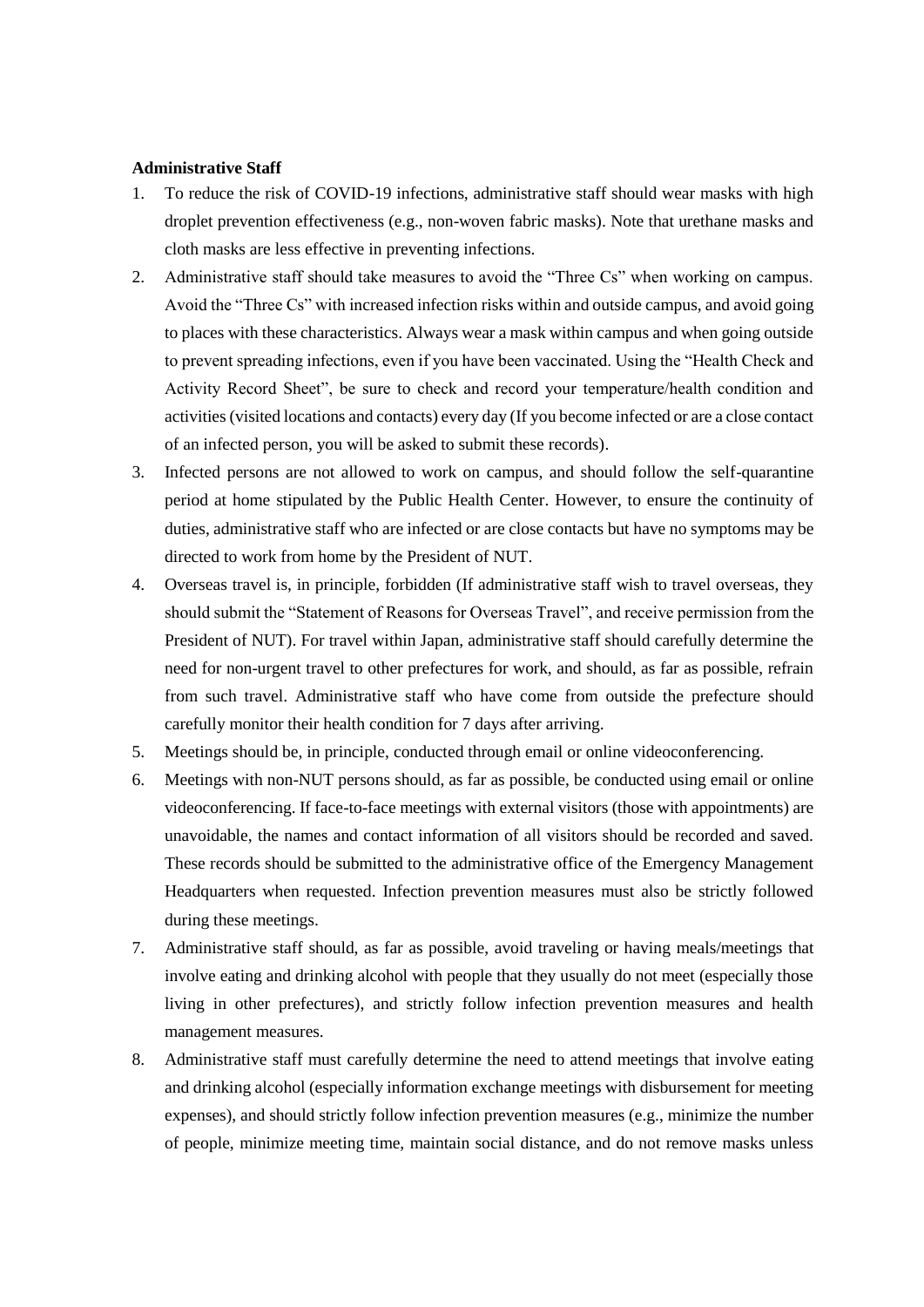eating) and health management measures.

- 9. Staff should stay at home and refrain from any activities if they are sick, and inform the university. If you suspect that you are infected with COVID-19, contact your usual doctor/Niigata Prefecture COVID-19 Consultation and Counseling Center (Public Health Center) and seek medical care at a hospital/clinic. Stay at home for an additional 2 days after recovery.
- 10. In addition, administrative staff should follow the information and requests (including warnings and notices) issued by the national government and Niigata prefectural government (or the local governments in any other prefecture that you visit). (Refer to the links provided in the <References> section below for information from Niigata prefecture and Nagaoka city)

#### **Use of Facilities**

- 1. The library is operating according to its usual hours, but can only be used by persons associated with NUT or other persons with an authorized library card (i.e., persons who have made an appointment in advance to use the library's resources).
- 2. Sports facilities can be used in the following cases with the implementation of infection prevention measures, such as avoidance of the "Three Cs". However, as infection prevention measures cannot be implemented in the gymnasium's changing rooms, these rooms still cannot be used.
	- Student clubs that have submitted an activity plan (regardless of which facility they wish to use) and have received authorization may use the sports facilities.
	- The sports facilities may be used by academic staff for necessary education/research activities.
	- Other students may use the outdoor sports facilities, gymnasium, indoor training room, and indoor pool with restrictions (However, some facilities may not be used during the winter or during construction). Only persons associated with NUT may use the sports facilities.
- 3. The welfare facilities (1st and 2nd Cafeterias; café; and the all-purpose store) are operating with infection prevention measures in place. Only persons associated with NUT may use these facilities.

*※ Persons associated with NUT refer to NUT students, staff, individuals working on campus, individuals with scheduled appointments with NUT staff, and NUT-specified contractors.*

#### **<<Additional Safety Precautions>>**

◎ Infection prevention precautions must be followed for the following activities. In particular, strictly avoid visiting any prefectures that have extended their quasi-state of emergency.

1. Traveling on crowded public transport or going to public facilities where people gather (such as